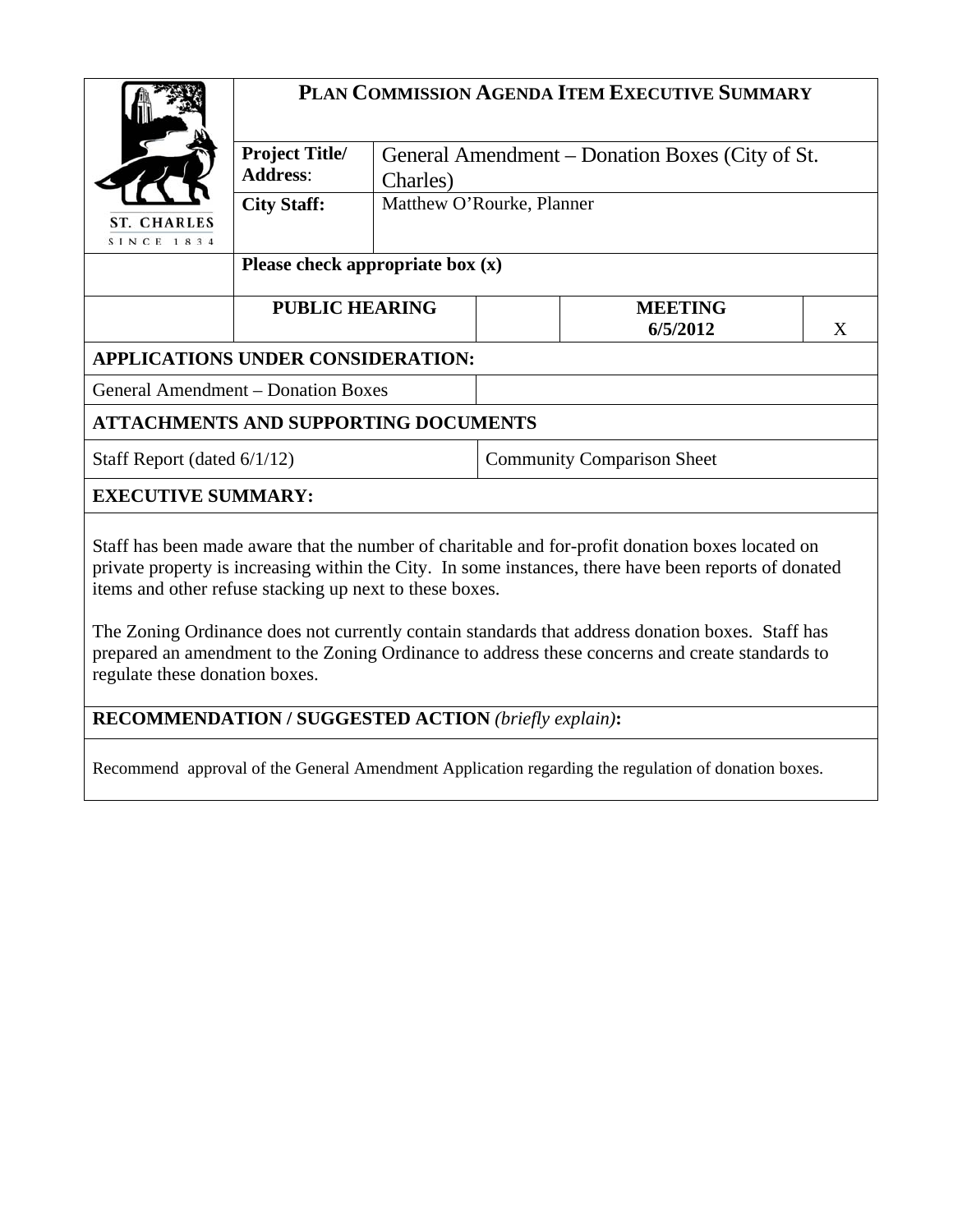

SINCE 1834

# **STAFF REPORT**

| TO:          | Chairman Todd Wallace<br>and Plan Commission                   |
|--------------|----------------------------------------------------------------|
| <b>FROM:</b> | Matthew O'Rourke, AICP, Planner                                |
| RE:          | General Amendment to Tile 17 (Zoning Ordinance) Donation Boxes |
| <b>DATE:</b> | June 1, 2012                                                   |

# **I. GENERAL INFORMATION**

| <b>Project Name:</b> | <b>General Amendment - Donation Boxes</b>                                                   |
|----------------------|---------------------------------------------------------------------------------------------|
| Applicant:           | City of St. Charles, Planning Division                                                      |
| <b>Purpose:</b>      | Ordinance amendments to create standards for donation boxes located on<br>private property. |

# **II. BACKGROUND**

Staff has been made aware that the number of charitable and for-profit donation boxes located on private property is increasing within the City. In some instances, there have been reports of donated items and other refuse stacking up next to these boxes. The Zoning Ordinance does not contain any standards that address these boxes. Therefore, Staff has prepared an amendment to the Zoning Ordinance to address these concerns and create standards to regulate donation boxes.

### **III. ANALYSIS**

Staff performed a visual "windshield" survey to find where these boxes are located within the City limits and the condition of these boxes. Staff identified donation boxes on a variety of properties throughout the City.

The majority of observed boxes were located on commercial properties. There are boxes located within residential and downtown Zoning Districts as well. The boxes vary by size and placement. Many of these boxes are located within existing off-street parking spaces and close to public streets. Based on the number and location of certain boxes on private property, Staff determined that regulations for location and signage are appropriate to include in the Zoning Ordinance.

Staff examined the Zoning Ordinances of other Illinois communities to identify common practices for regulating these boxes. Staff also examined the current policies of City's adjoining and near St. Charles. See **Community Comparison Attachment** for detailed information.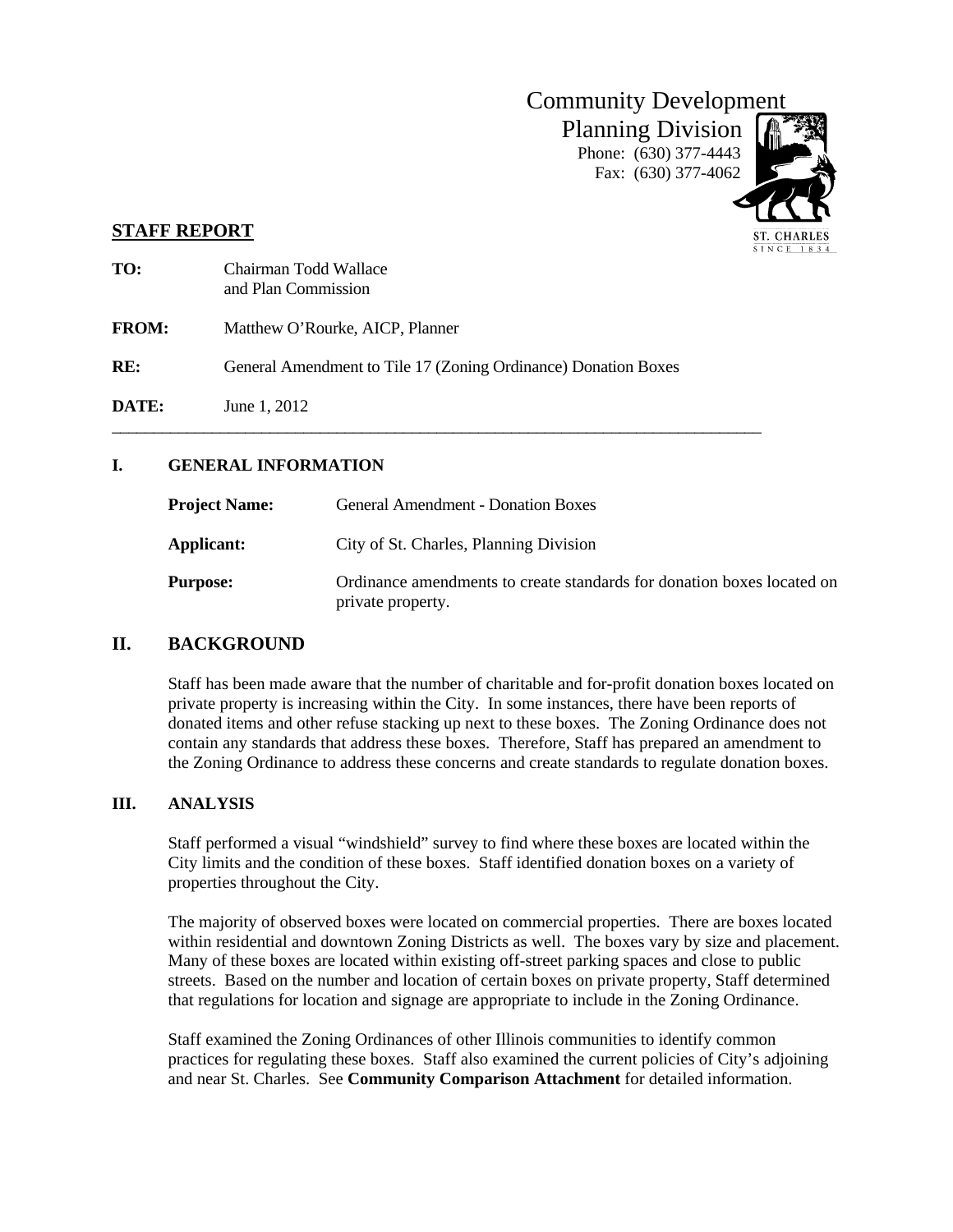# **IV. PROPOSED AMENDMENT**

Based on this analysis and Plan Commission comments received during the 5-8-12 and 5-22-12 public hearings, Staff is proposing an amendment to **Chapter 22 General Provisions** of the Zoning Ordinance to create minimum standards that regulate the placement, size, and condition of donation boxes. An amendment to **Chapter 30 Definitions** is also being proposed to define donation boxes.

The proposed amendments are as follows:

#### A. 17.22.020.I DONATION BOXES

Donation Boxes shall be permitted in the BC and BR Zoning Districts in accordance with the following:

- 1. Boxes shall only be permitted on commercial properties defined as Shopping Centers per **Section 17.30.030 Shopping Center** of the Zoning Ordinance.
- 2. Boxes shall not be permitted on properties in which the Shopping Center buildings are 100% vacant.
- 3. Written permission of the property owner must be obtained before placing the box on any property.
- 4. There shall be no more than three (3) boxes located in a Shopping Center.
- 5. Boxes shall not be located in the front or exterior side yard parking or building setback.
- 6. Boxes shall not be located within the required Sight Triangle in accordance with **Section 17.22.010.F Sight Triangle.**
- 7. Boxes shall not be located within any off-street parking stall.
- 8. Boxes shall not be placed as to impede pedestrian or vehicular traffic ways.
- 9. Boxes shall be located on a hard permanent surface.
- 10. Boxes shall be located so that they are inconspicuous from the public right-of-way.
- 11. Boxes shall be limited to a maximum height of 7 feet.
- 12. Individual boxes shall be limited to a maximum foot print area of 25 square feet.
- 13. Signage lettering on the box cannot exceed 5 inches in height.
- 14. The name, address, email, and phone number of the box's operator must be posted on the box.
- 15. Pick up times for removal of the donated contents must be posted and visible on the front of the box.

### B. 17.30.030 GENERAL DEFINITIONS

**Donation Boxes.** Any enclosed container located on private or public property specifically for the purposes of collecting donated clothing, books, electronics, or other similar items. Cargo Containers, trash dumpsters, or trash receptacles shall not be considered donation boxes.

### C. BUILDING PERMITS

Requiring a building permit would not be regulated by the provisions of Title 17. However, it has been suggested that a building permit be required. Staff has included the following information to assist the Commission should they want to recommend to the City Council that a permit be required for donation boxes.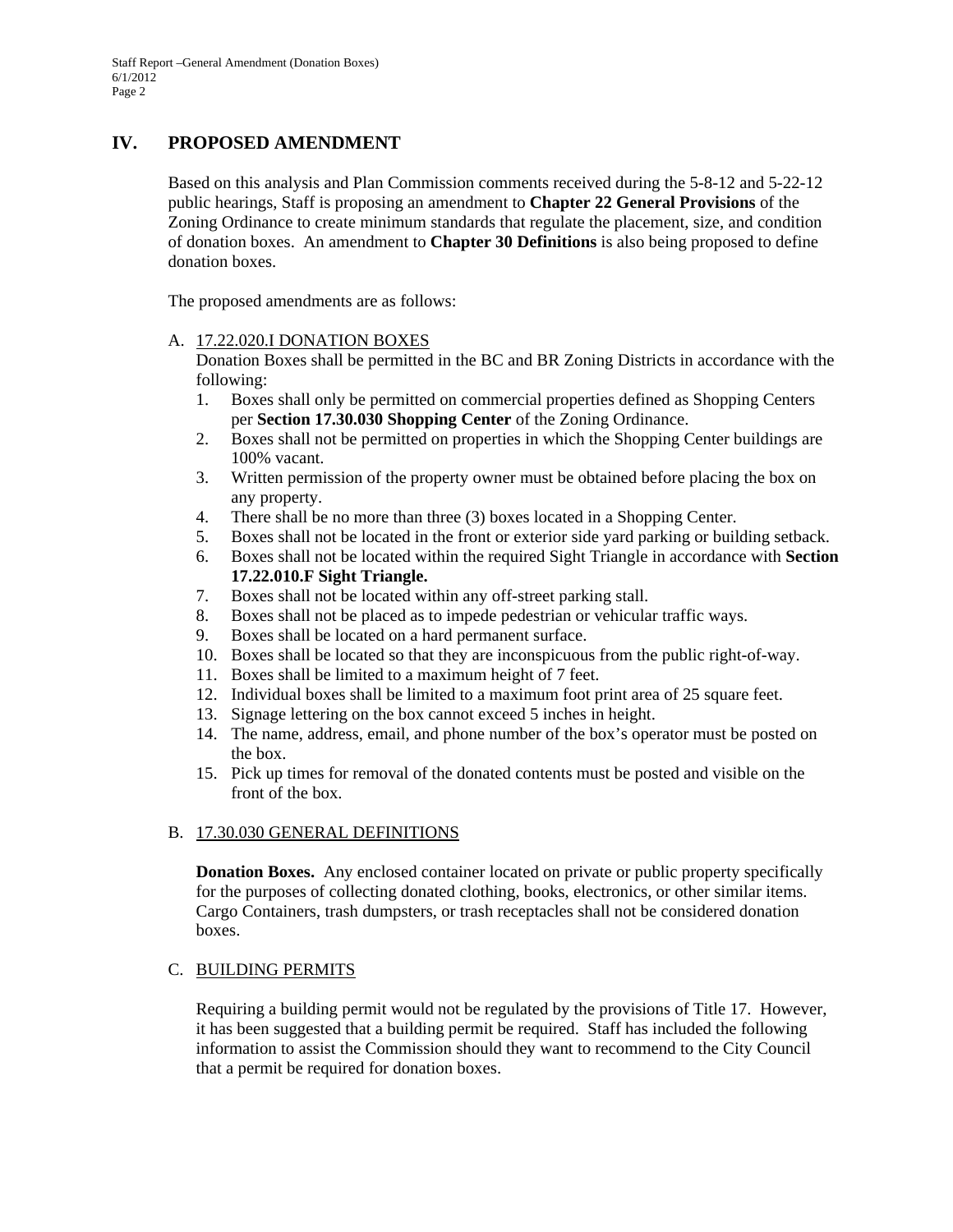Staff conferred with Bob Vann, Building and Code Enforcement Division Manager, to obtain information regarding the possibility of requiring a permit for donation boxes. Staff has identified following potential benefits to requiring a permit:

- Advanced knowledge and review of the location of the boxes.
- The ability to hold the responsible party accountable for refuse or overflowing materials outside of the box.
- Ability to monitor which boxes are permitted on a lot, and which boxes are located without a permit.

Regardless of whether a permit is required or not, the proposed Zoning Ordinance standards will apply in the same manner and enforcement will follow the same procedures.

Staff has included the fees of other communities for comparative purposes:

| Naperville: | \$221.00 |
|-------------|----------|
| Cicero:     | \$100.00 |
| Byron:      | \$100.00 |

### **V. RECOMMENDATION**

Staff recommends approval of the General Amendment Application regarding the regulation of donation boxes and has provided the attached draft Findings of Fact to support that recommendation.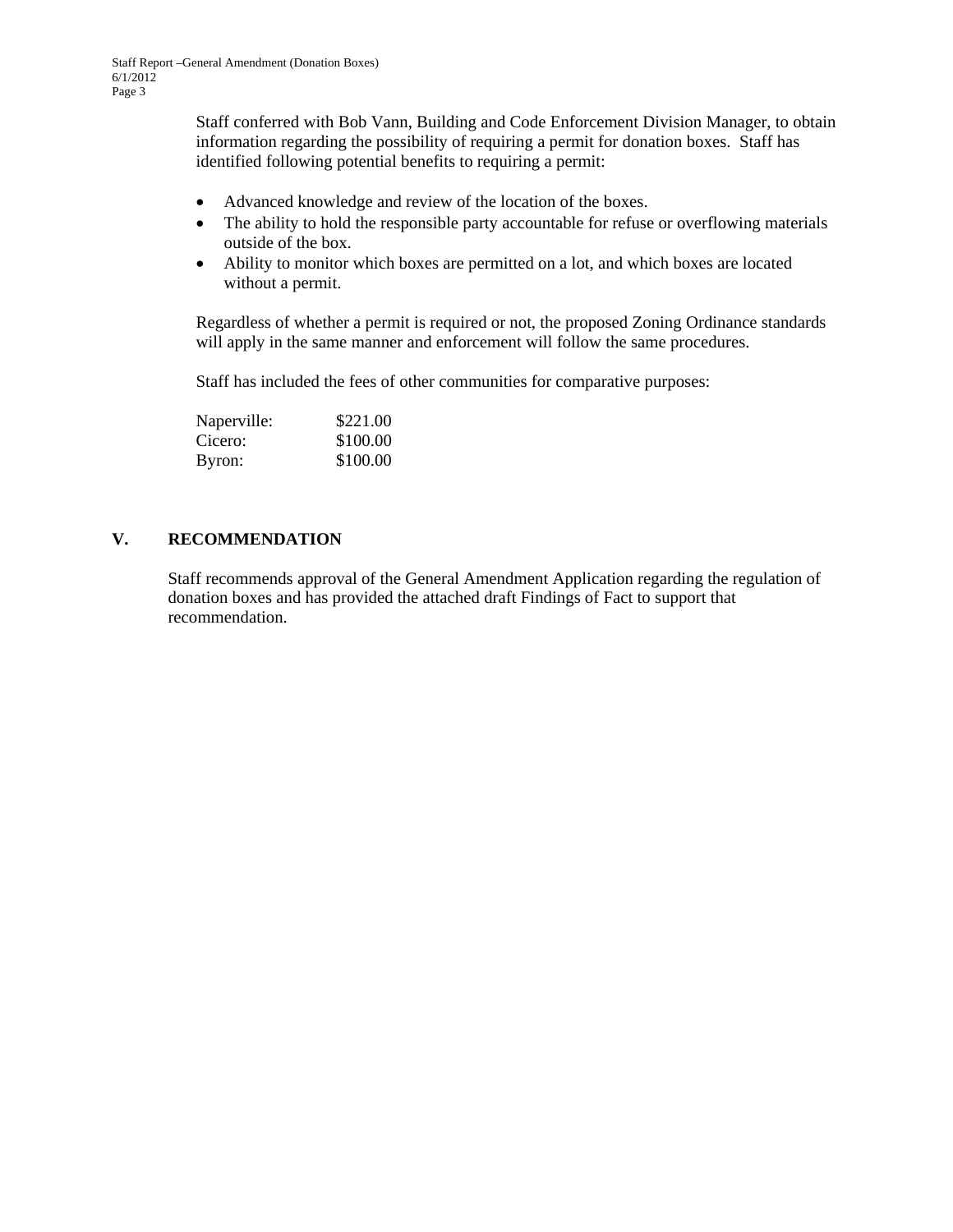#### **FINDINGS OF FACT GENERAL AMENDMENT**

#### (Donation Boxes)

#### **1. The consistency of the proposed amendment with the City's Comprehensive Plan.**

The proposed amendments will regulate the location of an accessory use (donation boxes) on zoning lots within the City. These regulations will not affect the primary permitted land uses on any zoning lot or that are recommended in the Comprehensive Plan.

## **2. The consistency of the proposed amendment with the intent and general regulations of this Title.**

This amendment does not alter any permitted uses, bulk requirements, or other accessory uses currently regulated by the ordinance. The intent of this amendment is to create new regulations that are consistent with the existing standards of the Zoning Ordinance and align donation boxes with those standards.

### **3. Whether the proposed amendment corrects an error or omission, adds clarification to existing requirements, is more workable than the existing text, or reflects a change in policy.**

The proposed amendment is meant to correct an omission in the current ordinance and provide clarification for the regulation of donation boxes. The Zoning Ordinance does not currently regulate these accessory uses. This amendment will ensure that these boxes are located on private property in a manner that is consistent with the regulations of the Zoning Ordinance.

### **4. The extent to which the proposed amendment would be in the public interest and would not serve solely the interest of the applicant.**

The amendments will apply to all properties within the applicable Zoning Districts.

### **5. The extent to which the proposed amendment creates nonconformities.**

Since Donation Boxes are temporary in nature, and not permanently affixed to the ground, there will not be any nonconformities created. The boxes that do not conform to these new standards can be easily relocated so that they are brought into compliance.

### **6. The implications of the proposed amendment on all similarly zoned property in the City.**

The standards for donation boxes will be applied evenly to all properties within the Zoning Districts in which donation boxes are permitted. This amendment is intended to apply to all Donation Boxes located within a variety of Zoning Districts.